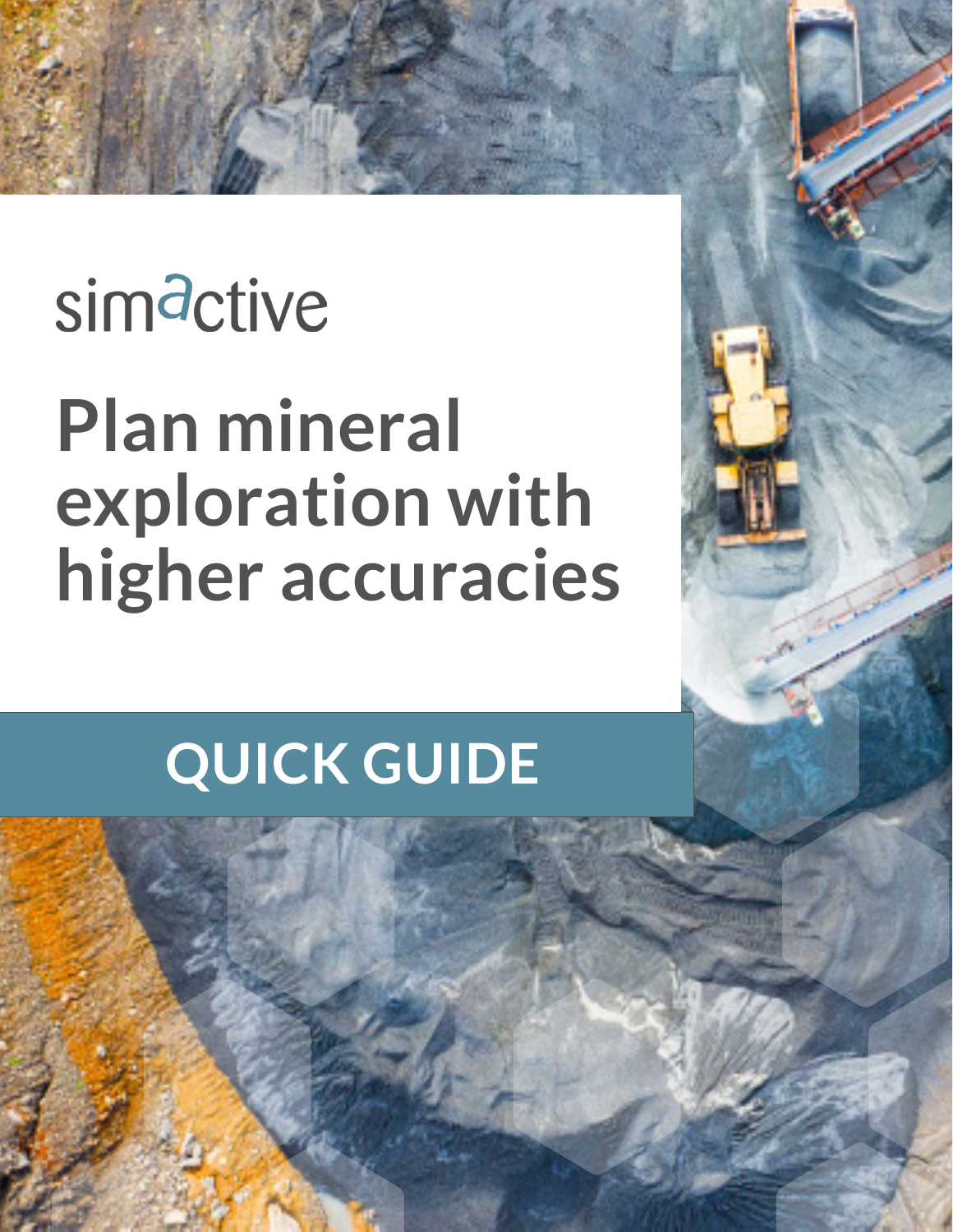#### **Challenges**

Minerals are critical to our modern society and the raw materials needed to build our world. Finding minerals in the nature is called mineral exploration and requires the knowledge of professional geologists as it is a complex process. Unfortunately, not all discoveries lead to a mineable resource. Many exploration programs are abandoned because they are not economical. It is then critical to integrate and interpret all the available data to be successful.



Photogrammetry offers strong advantages for mineral exploration companies, helping geologists prepare and organise their field campaigns. It provides a big picture from the sky of the property to explore prior to sending geologists looking for outcrops and mineral resources. Having a team in the field is expensive, and numerous factors can lead to time losses and thus money for exploration. Examples include having to cross a river, walking in a swamp area, looking for an old forestry road and bypass a steep slope.

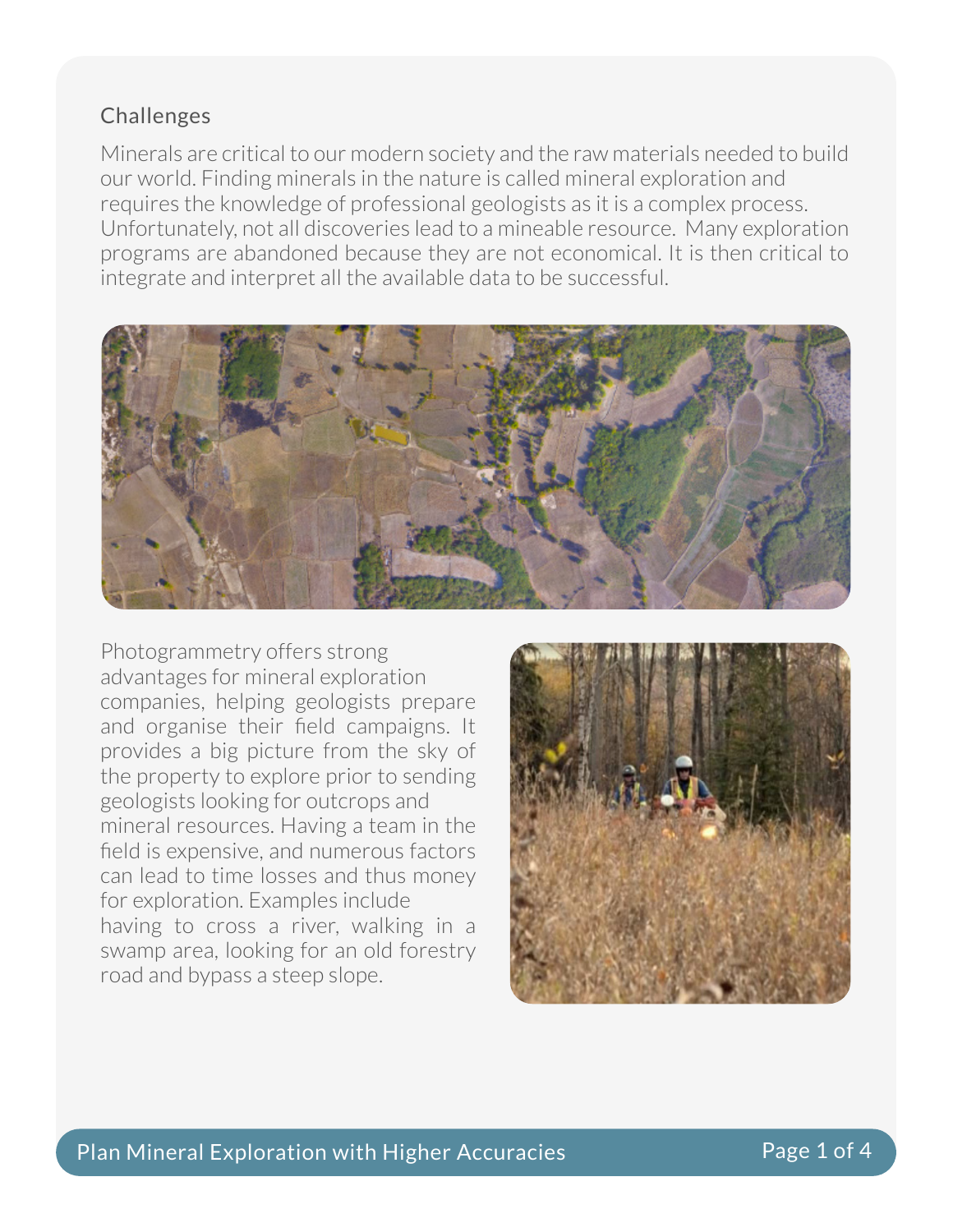#### Collection

Imagery can be collected by aircrafts, but recently drones are becoming widely used due to their low cost and ease of use. Multi-rotor or fixed-wing platforms can be flown, depending on the resolution required, the size of the area to be covered and operational constraints.



#### Processing

The collected data can be quicky processed by Correlator3D™ software to create different mapping products. The use of a high-end photogrammetry suite allows not only to save time by having the processing done directly in the field, but also to generate highly accurate results. These include digital surface and terrain models as well as orthomosaics.

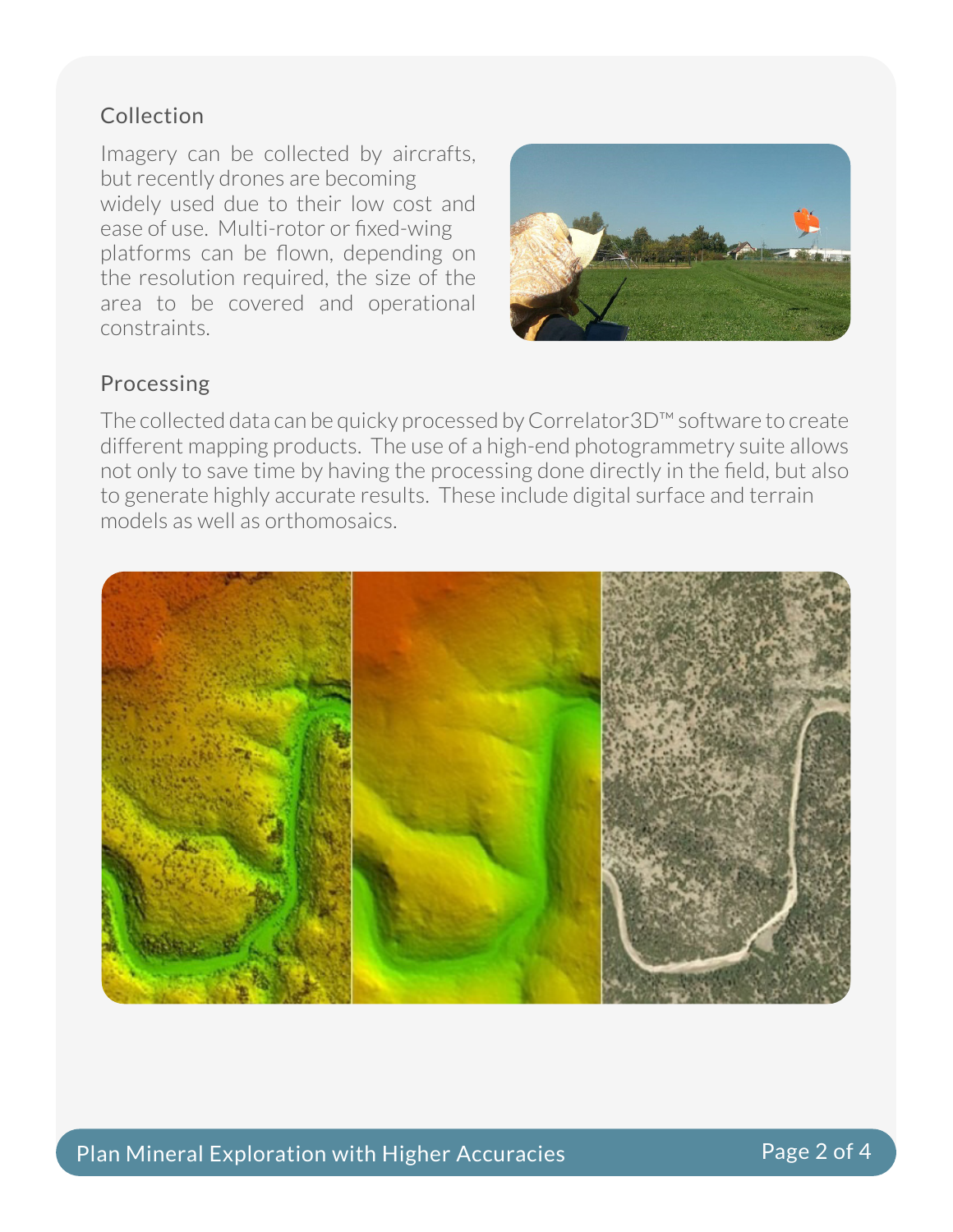#### Interpretation

A major advantage of integrating photogrammetry in the process of mineral exploration is to help mapping the outcrops. For example, geologists can easily fly a drone and convert the acquired data into geological models to study the outcrop. In fact, having visible bedrock imagery allows some initial geological sampling, analysis and interpretation. Moreover, channel or grab samples being visible from the images provide a strong and accurate way to map and precisely locate the results. 3D change detection or volumetric calculation can also be performed. The resulting metrics are often required in reports and permits for mineral exploration, such as the amount of excavated material volumes in trenches or overburden thickness.



#### Benefits

Geospatial data allows to save and optimize time in the field, leading to major financial and logistical advantages for mineral exploration companies. Flying the property prior to team deployment allows to precisely map the terrain. Geologists can then easily prepare their journey in the field to optimize time. Teams can still work and analyze the data once back in the office. The maps also provide a simple way of communicating results of field / drilling campaigns to investors, as well as improving the quality of press releases or reports.